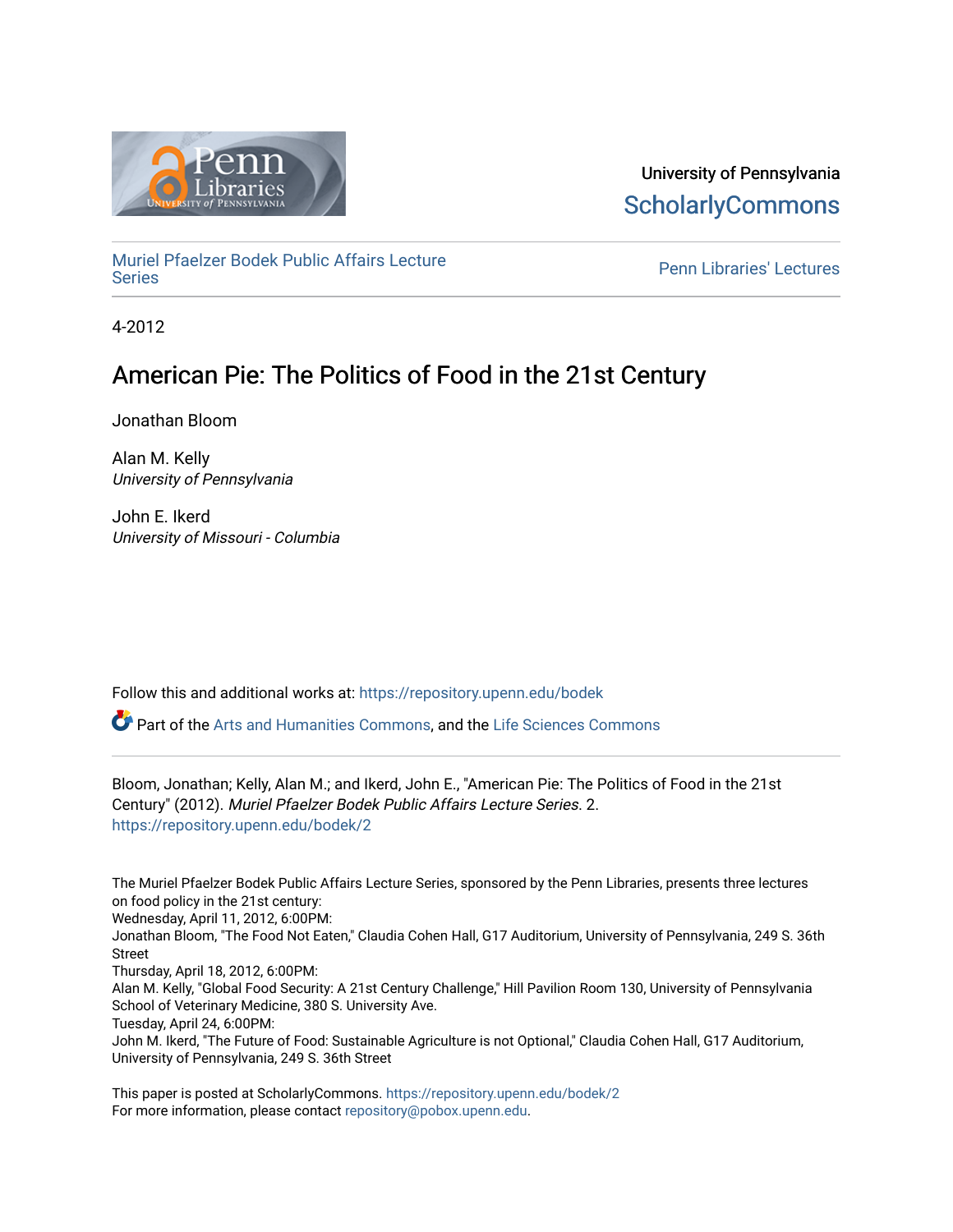# American Pie: The Politics of Food in the 21st Century

### **Abstract**

American Pie: The Politics of Food in the 21st Century

In light of the increasing interest in food studies at Penn and in Philadelphia, Penn Libraries is sponsoring the Muriel Pfaelzer Bodek Public Affairs Lecture Series focusing on food policy in the 21st century. The speakers, experts in their fields, address issues relating to global food security, sustainable agriculture, and food waste in America.

Wednesday, April 11, 2012: Jonathan Bloom, "The Food Not Eaten":

Jonathan Bloom, journalist and author of American Wasteland: How America Throws Away Nearly Half of Its Food (and What We Can Do About It) (2010), speaks on how much food we waste, where and why we squander so much, the ethical, environmental, and economic impact of our actions, and, most importantly, how we can minimize waste.

Thursday, April 19, 2012: Alan M. Kelly, "Global Food Security: A 21st Century Challenge"

Dr. Alan M. Kelly, Dean Emeritus and Professor of Veterinary Medicine, University of Pennsylvania, speaks on the challenges faced by agriculture as it expands production to meet society's growing needs while conserving the environment, controlling the spread of infectious diseases, and accommodating to the vagaries of climate change.

Tuesday, April 24, 2012: John E. Ikerd, "The Future of Food: Sustainable Agriculture is not Optional"

Dr. John E. Ikerd, Professor Emeritus of Agricultural Economics, University of Missouri, and author of Sustainable Capitalism: A Matter of Common Sense and Small Farms are Real Farms: Sustaining People Through Agriculture, will speak on the need for sustainable agriculture, the challenges facing the movement, and the development of a new and better paradigm.

To download podcasts of these lectures, choose one of the additional files below. Lectures by Jonathan Bloom and Alan Kelly are available for download in audio-only (.mp3) and as audio with image (.m4v) versions. To view the event announcement, select Download button at upper right.

#### **Disciplines**

Arts and Humanities | Life Sciences

#### **Comments**

The Muriel Pfaelzer Bodek Public Affairs Lecture Series, sponsored by the Penn Libraries, presents three lectures on food policy in the 21st century:

Wednesday, April 11, 2012, 6:00PM:

Jonathan Bloom, "The Food Not Eaten," Claudia Cohen Hall, G17 Auditorium, University of Pennsylvania, 249 S. 36th Street

Thursday, April 18, 2012, 6:00PM:

Alan M. Kelly, "Global Food Security: A 21st Century Challenge," Hill Pavilion Room 130, University of Pennsylvania School of Veterinary Medicine, 380 S. University Ave.

Tuesday, April 24, 6:00PM: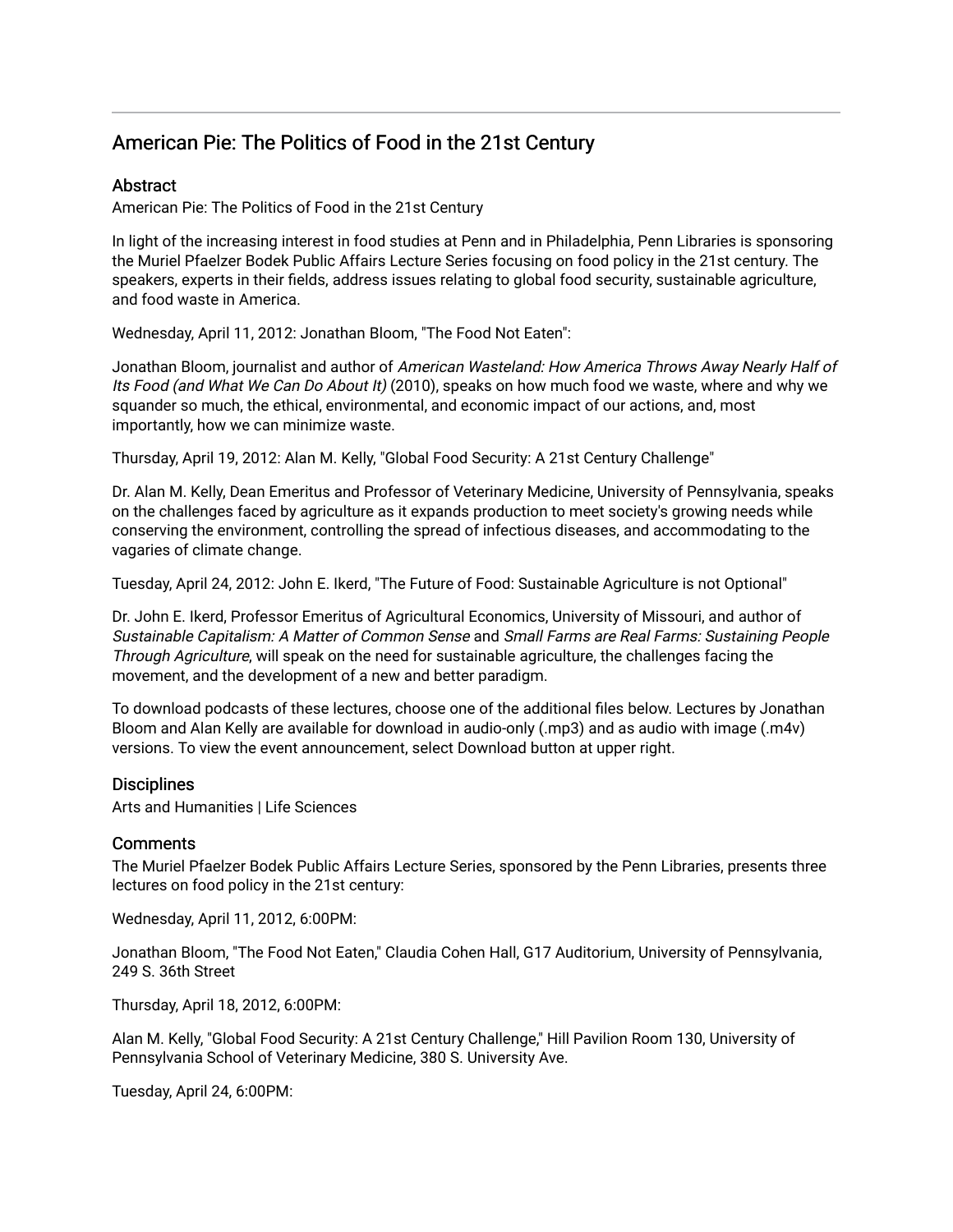John M. Ikerd, "The Future of Food: Sustainable Agriculture is not Optional," Claudia Cohen Hall, G17 Auditorium, University of Pennsylvania, 249 S. 36th Street